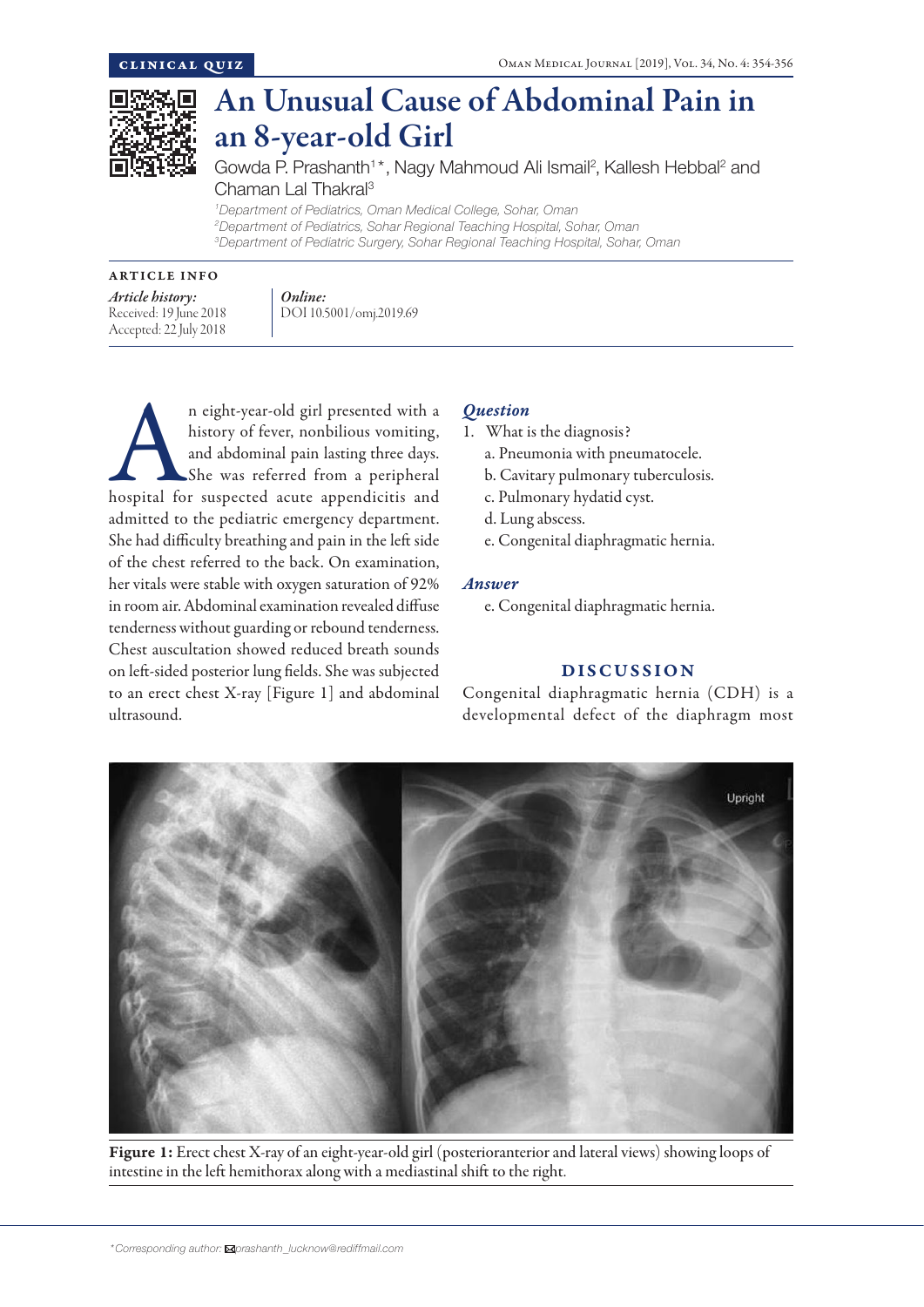

Figure 2: Computed tomography of the abdomen (coronal view) showing left posterolateral diaphragmatic hernia of Bochdalek type.

commonly presenting with severe respiratory compromise in the neonatal period. The condition is observed in one in 2500 live births due to failure of the fusion of pleuroperitoneal folds at six to eight weeks gestation leading to herniation of abdominal contents into the hemithorax.<sup>1</sup> A posterolateral Bochdalek hernia is the most common form of CDH, which is more common on the left side (75–80%). Forty percent of cases have additional anomalies most commonly involving the ribs, vertebra, and heart.1 CDH may be a feature of genetic conditions such as Fryns syndrome, Simpson-Golabi-Behmel syndrome, and Cornelia de Lange syndrome. Up to 60% of CDH cases are diagnosed by antenatal ultrasound, and the rest are suspected postnatally based on clinical presentation with symptoms usually appearing a few hours after birth and confirmed radiologically. However, late presentation of CDH due to delayed herniation of the abdominal contents through the defect may occur beyond the neonatal period in as many as  $25\%$  of cases.<sup>2,3</sup>

Late-presenting CDH is associated with a wide range of non-specific clinical symptoms.<sup>2-4</sup> Dyspnea and vomiting were the most frequent

symptoms reported in patients with either chronic or acute manifestations. Right-sided hernias are associated with respiratory symptoms that occur more often in younger age-groups whereas left-sided defects tend to have gastrointestinal symptoms among older patients. In a review of 362 cases of late-presenting CDH, 80% had left posterolateral hernia with associated anomalies in 8%.2 Chronic symptoms were more common with a right-sided hernia. Complications resulting from diaphragmatic hernia were noted in 12.4% and a further 3% of children had iatrogenic complications due to misdiagnosis. Preoperative and postoperative mortality were 4% and 2%, respectively. Postoperative complications were observed in 3.6% of children requiring further surgical intervention.<sup>2</sup>

Radiological findings in late presentation of CDH are highly variable and pose a significant diagnostic problem. The radiographic appearance may mimic congenital lung malformations, lung cysts, necrotizing pneumonia, pneumatoceles, severe acute asthma, and pneumothorax.<sup>3</sup> Normal chest X-rays only add to the diagnostic dilemma in this condition. The normal radiographic appearance might be explained by the anatomical location of the spleen, which may act as a plug covering the defect.5 A loop of intestine in the hemithorax is often misinterpreted as pneumothorax leading to needle aspiration or chest drain insertion.<sup>6</sup> It has been suggested that nasogastric tube placement could double as an early diagnostic or therapeutic intervention when the diagnosis is suspected and gastrointestical contrast studies are useful in diagnostic work-up. The possibility of 'acquired' CDH in the setting of extreme aerophagia or mild abdominal trauma should be considered.7

Ultrasound is a useful diagnostic tool for visualizing diaphragmatic continuity and herniated organs, and may reveal associated intra-abdominal defects. Computed tomography (CT) scan is most effective in showing the herniated intestines and associated complications such as strangulation. Multislice CT scan with coronal and sagittal reformatted images is the most effective and useful imaging technique [Figure 2]. With high sensitivity for soft tissue, magnetic resonance imaging may be performed in selected conditions wherein the diagnosis remains doubtful.<sup>8</sup>